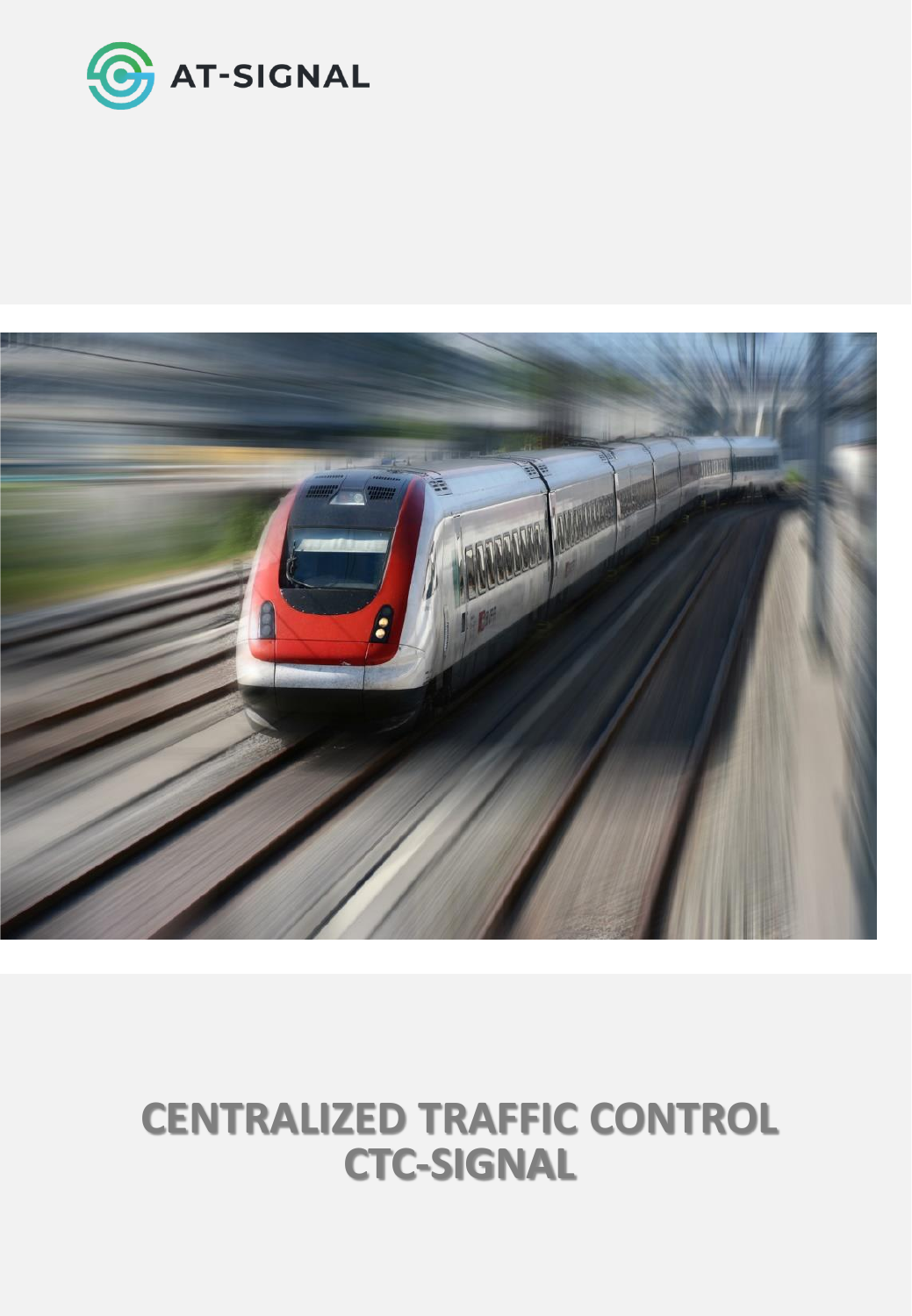



Centralized traffic control CTC is designed for monitoring and control of station and open line signaling devices included to the central traffic control operator's area.



#### **Centralized traffic control provides the following functions:**

- Management of the cargo transportation process at stations and open lines from one control center
- $\checkmark$  Central dispatch center operator's monitoring of the train situation at stations, open lines, level-crossings
- $\checkmark$  Track filling control at stations (if equipped with axle counting system)
- $\checkmark$  Cargo and wagons traffic monitoring at stations
- Train graph time schedule

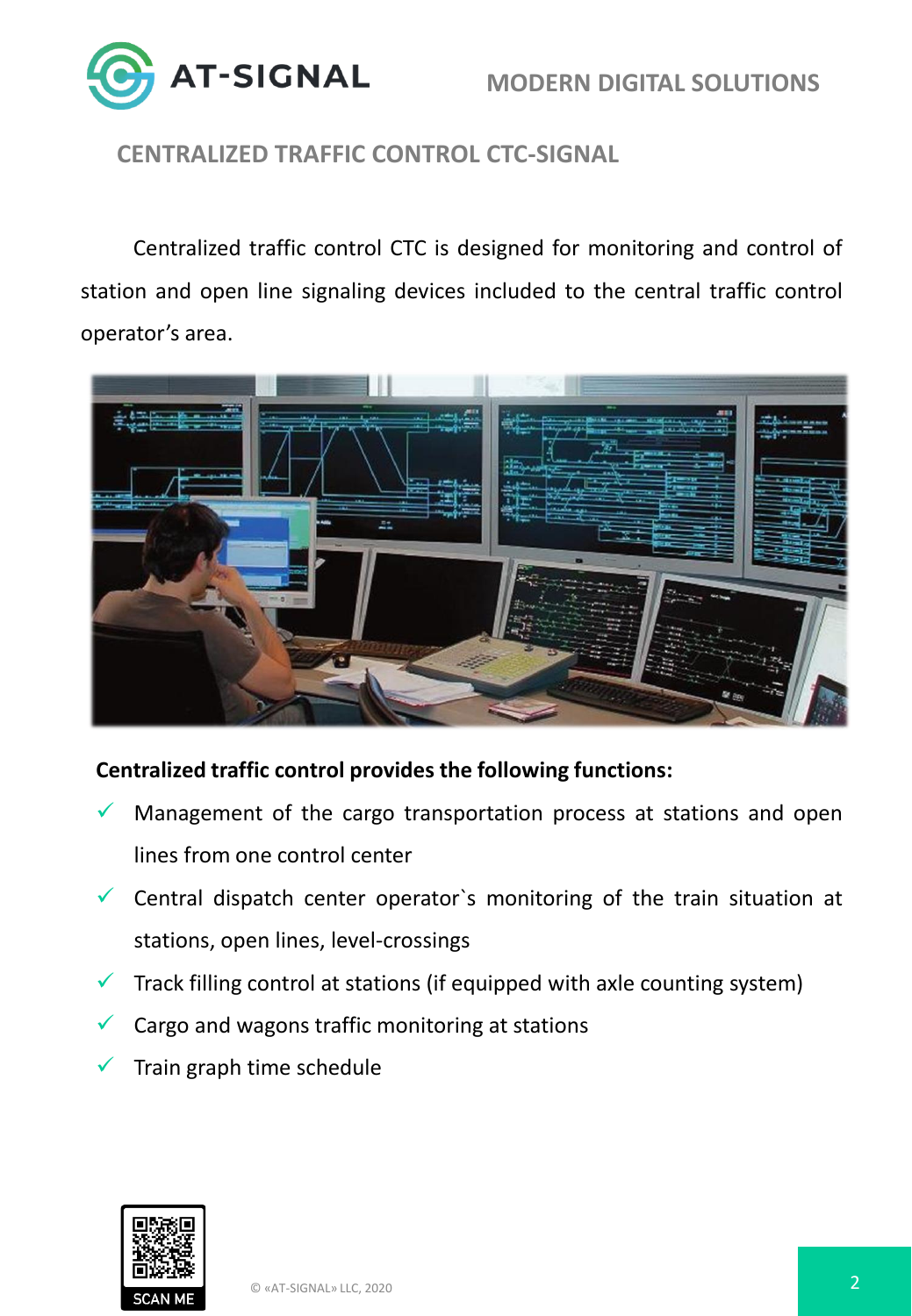**AT-SIGNAL** 

# **CENTRALIZED TRAFFIC CONTROL CTC-SIGNAL**



Registration and archiving of information about events related to the trains traffic and shunting operations, including faults of the signaling devices

- Automated transfer of information, converted into the special form, to the operators of supervisory control levels of train traffic control
- $\checkmark$  Automatic reporting of operational events with the ability to review archived data for 30 or more days
- $\checkmark$  Improvement of the traffic safety and the capacity of operated sections
- $\checkmark$  Reducing of operating costs, by increasing the reliability of the technical means operation
- $\checkmark$  Overall operational effectiveness due to using: monitoring and diagnostics of the signaling devices, the efficiency of decision-making on the control level of the traffic and technological process, the automation of a number of functions of operational management, accounting and registration

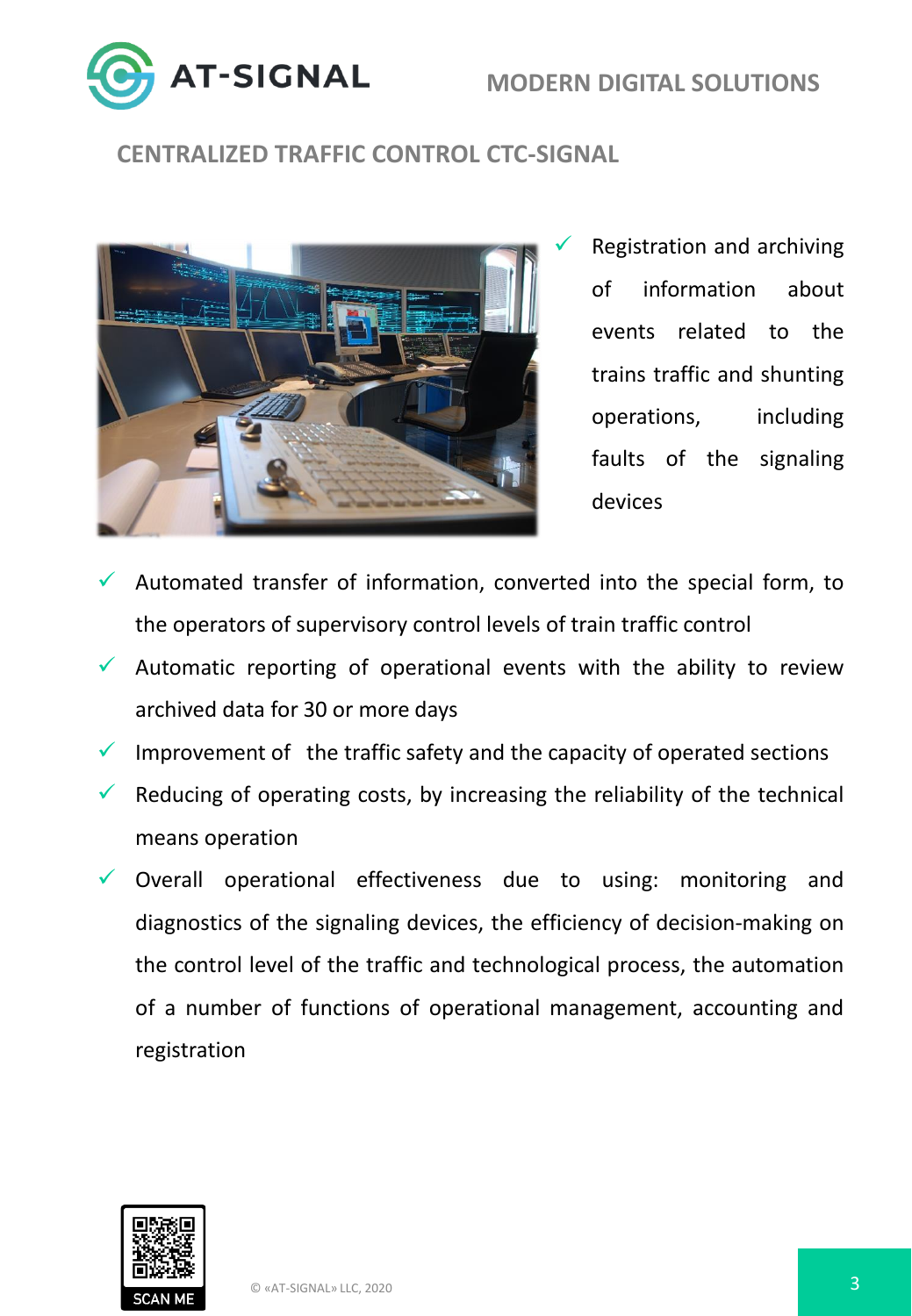

**MODERN DIGITAL SOLUTIONS**

## **CENTRALIZED TRAFFIC CONTROL CTC-SIGNAL**



**GENERAL STRUCTURE**

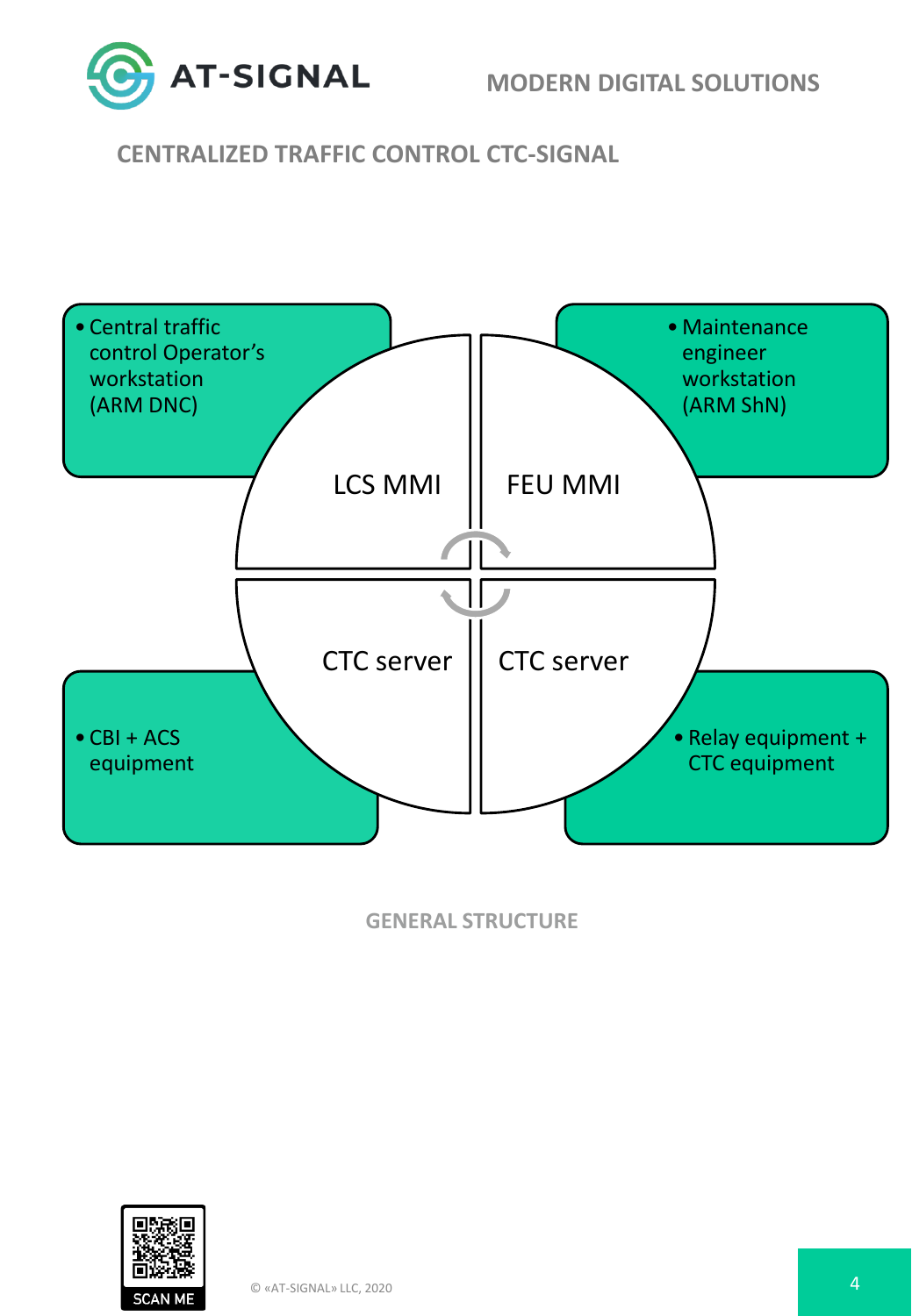

#### **OPERATOR'S WORKSTATION (ARM DSP)**



#### **OPERATOR'S WORKSTATION main functions:**

- $\checkmark$  station track layouts monitoring
- $\checkmark$  train situation with the number of the locomotives and train movement direction monitoring
- $\checkmark$  status of signaling devices monitoring
- $\checkmark$  control commands to ensure of the transportation process
- $\checkmark$  status of diagnostics of power supply devices, CBI and ACS monitoring
- $\checkmark$  service functions (user access, archive, event log)

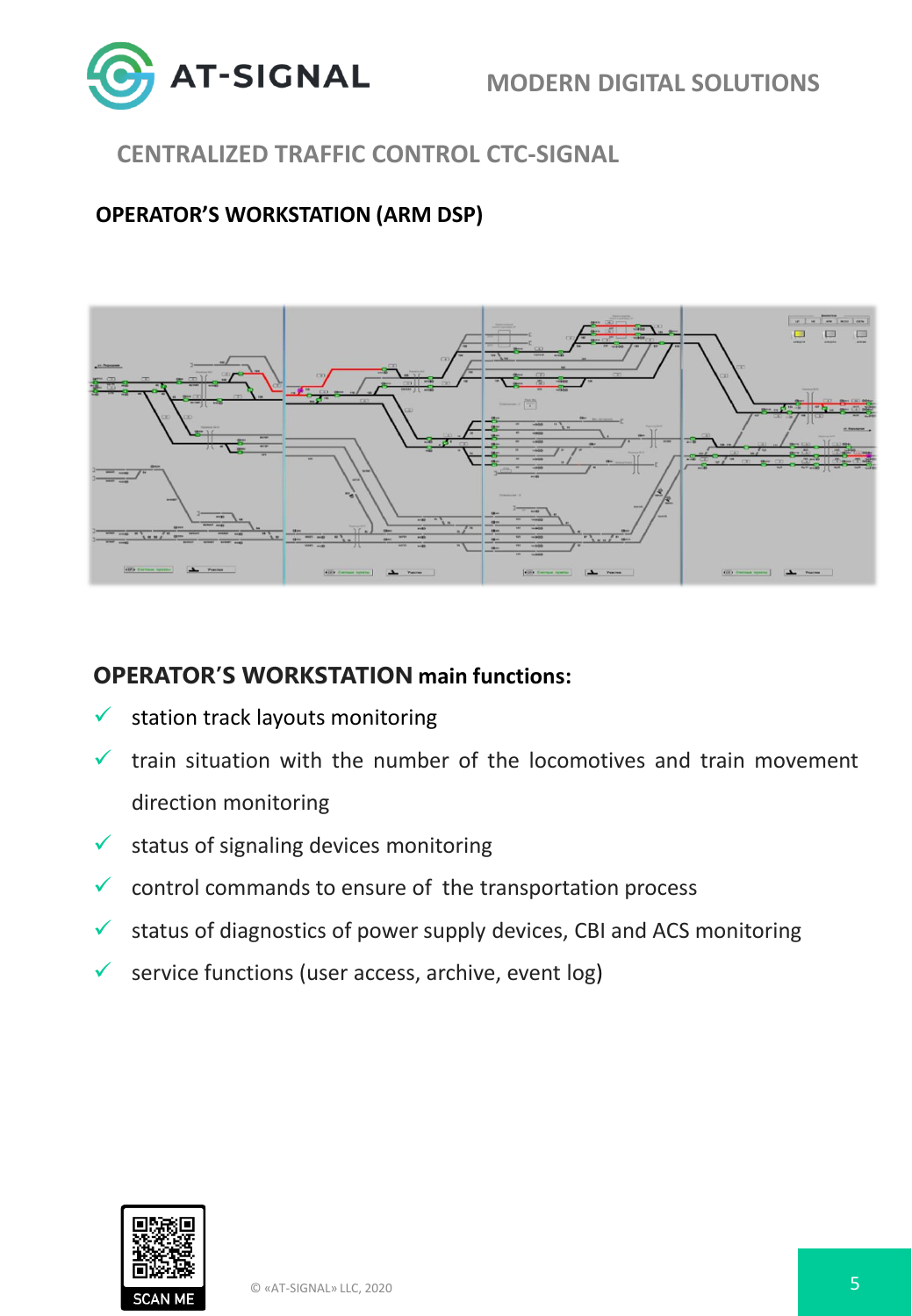

## **CENTRAL TRAFFIC CONTROL OPERATOR'S WORKSTATION (ARM DNC)**



 $\checkmark$  status of station track

layouts monitoring

- $\checkmark$  train graph time schedule execution
- $\checkmark$  status of wayside signaling devices monitoring
- ✓ diagnostics status of relay-based/CBI devices
- $\checkmark$  service functions (user access, archive, event log)
- $\checkmark$  display of information about cargo traffic at the station (track number, arrival time, name of cargo, type of wagon, time of wagon departure, downtime)
	- event archive

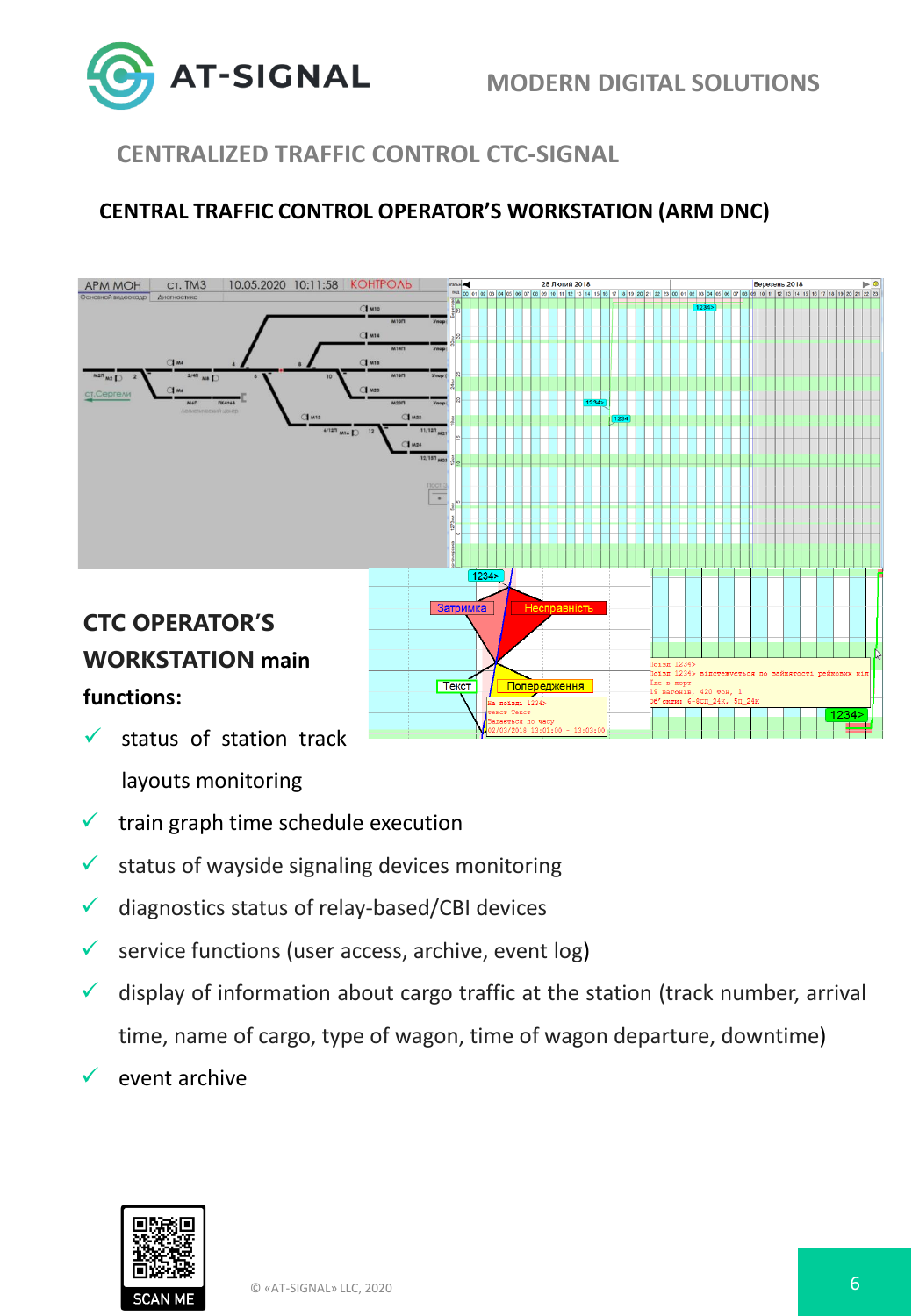

#### **MAINTENANCE ENGINEER WORKSTATION (ARM SHN)**



#### **MAINTENANCE ENGINEER WORKSTATION (ARM SHN) main functions:**

- $\checkmark$  status of station track layouts and train traffic monitoring
- $\checkmark$  status of the wayside signaling devices monitoring
- $\checkmark$  diagnostics of power supply devices, CBI and ACS monitoring
- $\checkmark$  service functions (user access, archive, event log, configuration of ACS devices, change of system time)